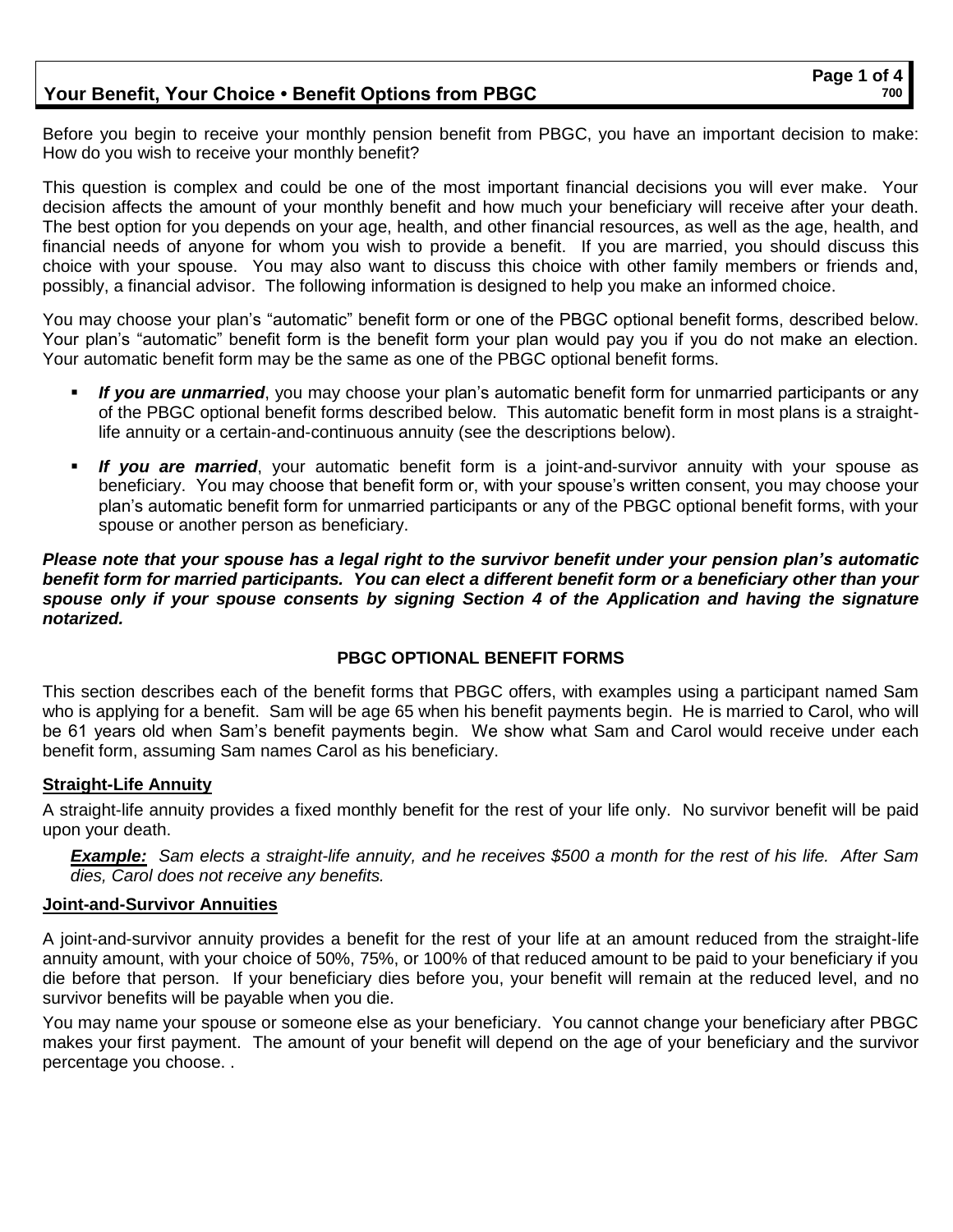# **Your Benefit, Your Choice • Benefit Options from PBGC (continued) Page 2 of 4**

## *Examples*

- Joint-and-50% Survivor Annuity: Sam receives \$450 a month for the rest of his life. If Sam dies first, Carol *receives \$225 a month for the rest of her life. If Carol dies first, Sam continues to receive \$450 a month for the rest of his life.*
- Joint-and-75% Survivor Annuity: Sam receives \$429 a month for the rest of his life. If Sam dies first, Carol *receives \$322 a month for the rest of her life. If Carol dies first, Sam continues to receive \$429 a month for the rest of his life.*
- *Joint-and-100% Survivor Annuity: Sam receives \$409 a month for the rest of his life. If Sam dies first, Carol receives \$409 a month for the rest of her life. If Carol dies first, Sam continues to receive \$409 a month for the rest of his life.*

#### **Joint-and-50% Survivor "Pop-up" Annuity**

The "pop-up" annuity is the same as the joint-and-50% survivor annuity (described above) except that if your beneficiary dies before you, your benefit "pops up" to the straight-life annuity amount. Like the other joint-andsurvivor benefit forms, you may choose your spouse or someone else to be your beneficiary. The amount of your benefit will depend on the age of your beneficiary. You cannot change your beneficiary after PBGC makes your first payment.

*Example: Sam elects a joint-and-50% survivor "pop-up" annuity and receives a payment of \$444 a month. If Sam dies first, Carol receives \$222 a month for the rest of her life. However, if Carol dies first, Sam's benefit "pops up" to his straight-life annuity benefit amount of \$500 a month for the rest of his life.*

#### **Certain-and-Continuous Annuities**

A certain-and-continuous annuity provides a benefit for the rest of your life at an amount reduced from the straightlife annuity amount. If you die within 5, 10 or 15 years *after the date your benefits are first payable* (the Actual Retirement Date (ARD) you choose on your benefit application in item 1), your designated beneficiary will receive the benefit for the remainder of that "certain" period. If you die after the certain period, no survivor benefit is payable. You may choose any beneficiary for your certain-and-continuous annuity, such as your spouse, another person, an estate, a trust, a church or other organization, etc. You can change this beneficiary designation at any time. If your beneficiary dies before you and before the end of the certain period, you should designate a new beneficiary. The amount of your benefit is the same regardless of whom you designate as beneficiary.

## *Examples:*

- 5-year Certain-and-Continuous Annuity: Sam receives \$494 a month for the rest of his life. If Sam dies within five years of his ARD, Carol receives \$494 a month for the remainder of the five-year period. If Sam dies after the 5 year period, Carol does not receive any benefits.
- 10-year Certain-and-Continuous Annuity: Sam receives \$477 for the rest of his life. If Sam dies within ten years of his ARD, Carol receives \$477 a month for the remainder of the ten-year period. If Sam dies after the 10 year period, Carol does not receive any benefits.
- 15-year Certain-and-Continuous Annuity: Sam receives \$452 a month for the rest of his life. If Sam dies within 15 years of his ARD, Carol receives \$452 a month for the remainder of the 15-year period. If Sam dies after the 15 year period, Carol does not receive any benefits.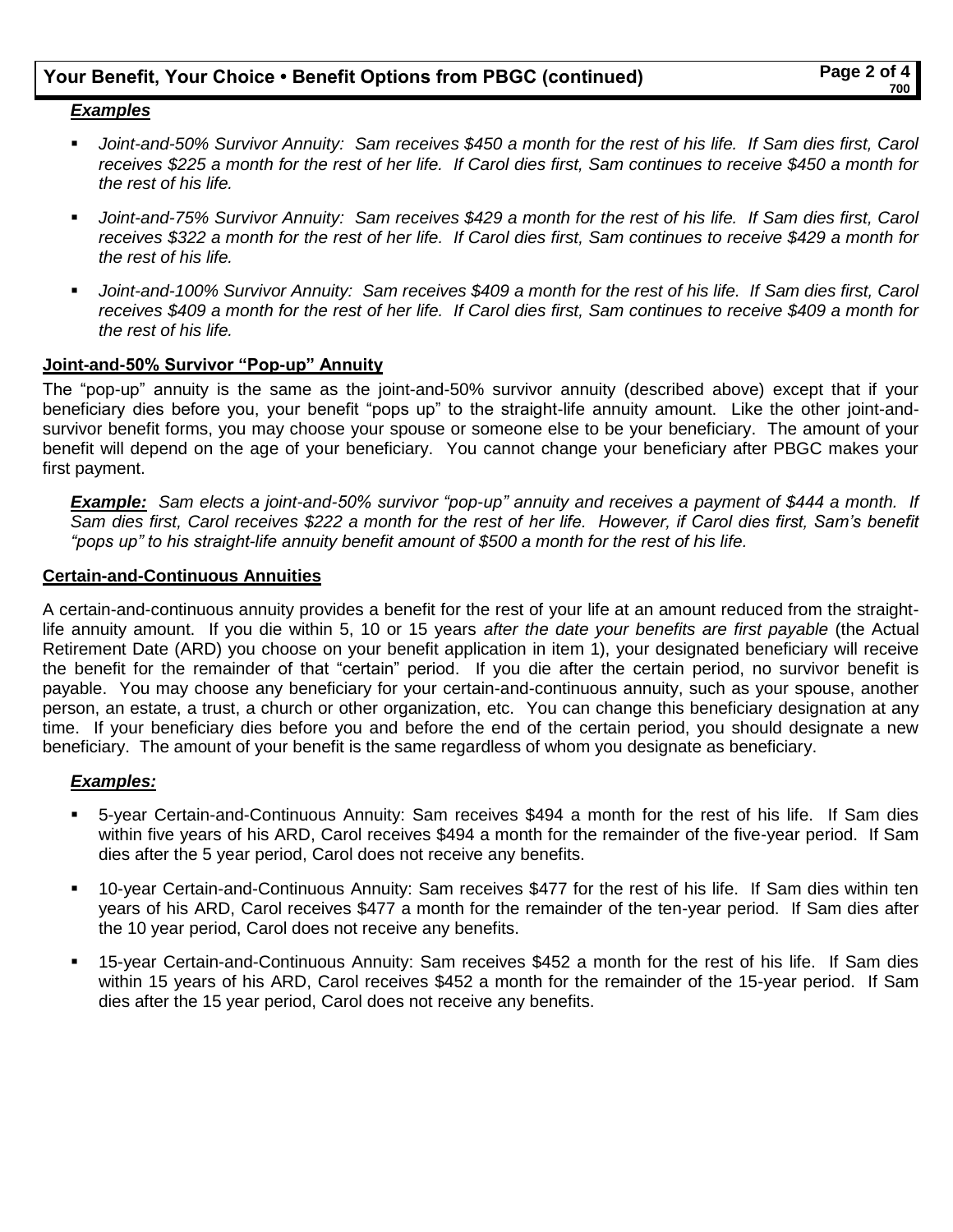# **SUMMARY OF EXAMPLES**

These examples assume that Sam (participant) will be age 65 and Carol will be age 61 when benefit payments start. These examples assume that in Sam's plan the automatic form of benefit is a straight-life annuity for an unmarried participant and a joint-and-50% survivor annuity for a married participant. Automatic forms vary from plan to plan but a straight-life annuity and a joint-and-50% survivor annuity are common.

|    | <b>Benefit Form</b>                                                                               | Sam's<br><b>Benefit</b> | Carol's<br><b>Survivor</b><br><b>Benefit</b> | <b>Additional Explanation</b>                                                                                                                                                         |
|----|---------------------------------------------------------------------------------------------------|-------------------------|----------------------------------------------|---------------------------------------------------------------------------------------------------------------------------------------------------------------------------------------|
|    | A. Plan's Automatic Benefit Form<br>for Unmarried Participants<br>(Straight Life Annuity)         | \$500                   | None                                         | Carol will not receive any benefits after Sam's death.                                                                                                                                |
|    | B. Plan's Automatic Benefit Form<br>for Married Participants (Joint-<br>and-50% Survivor Annuity) | \$450                   | \$225                                        | If Sam dies first, Carol's survivor benefit will be paid<br>for the rest of her life.<br>If Carol dies first, Sam's benefit continues at the<br>same amount for the rest of his life. |
|    | C. Straight Life Annuity                                                                          | \$500                   | None                                         | Carol will not receive any benefits after Sam's death.                                                                                                                                |
|    | D. Joint-and-50%<br><b>Survivor Annuity</b>                                                       | \$450                   | \$225                                        | If Sam dies first, Carol's survivor benefit will be paid<br>for the rest of her life.<br>If Carol dies first, Sam's benefit continues at the<br>same amount for the rest of his life. |
|    | E. Joint-and-75%<br><b>Survivor Annuity</b>                                                       | \$429                   | \$322                                        |                                                                                                                                                                                       |
|    | F. Joint-and-100%<br><b>Survivor Annuity</b>                                                      | \$409                   | \$409                                        |                                                                                                                                                                                       |
|    | G. Joint-and-50%<br>Survivor "Pop-up"<br>Annuity                                                  | \$444                   | \$222                                        | If Sam dies first, Carol's survivor benefit will be paid<br>for the rest of her life.<br>If Carol dies first, Sam's benefit will increase to \$500<br>for the rest of his life.       |
|    | H. 5-year Certain-and-<br><b>Continuous Annuity</b>                                               | \$494                   | \$494                                        | If Sam dies before the end of the 5-year, 10-year, or<br>15-year certain period (whichever he chooses),<br>Carol will receive benefits for the remainder of that<br>period.           |
| L. | 10-year Certain-and-<br><b>Continuous Annuity</b>                                                 | \$477                   | \$477                                        |                                                                                                                                                                                       |
| J. | 15-year Certain-and-<br><b>Continuous Annuity</b>                                                 | \$452                   | \$452                                        | If Sam dies after the end of the certain period, Carol<br>will not receive any benefits.                                                                                              |